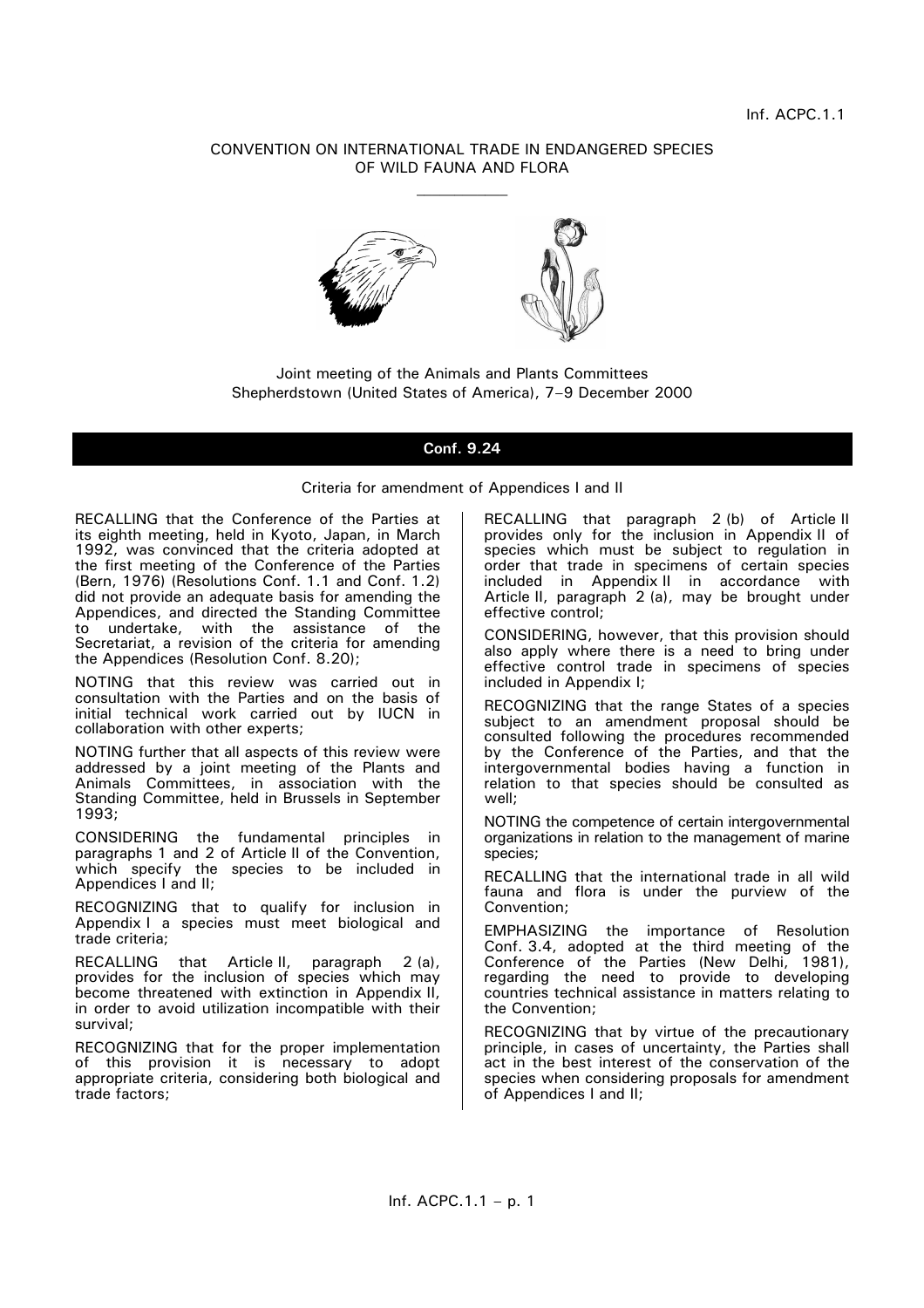#### THE CONFERENCE OF THE PARTIES TO THE **CONVENTION**

ADOPTS the following Annexes as an integral part of this Resolution:

Annex 1: Biological criteria for Appendix I;

- Annex 2 a:Criteria for the inclusion of species in Appendix II in accordance with Article II, paragraph 2 (a);
- Annex 2 b:Criteria for the inclusion of species in Appendix II in accordance with Article II, paragraph 2 (b);
- Annex 3: Special cases;
- Annex 4: Precautionary measures;
- Annex 5: Definitions, notes and guidelines; and
- Annex 6: Format for proposals to amend the Appendices;

RESOLVES that when considering any proposal to amend Appendix I or II the Parties shall apply the precautionary principle so that scientific uncertainty should not be used as a reason for failing to act in the best interest of the conservation of the species;

RESOLVES that, when considering proposals to amend Appendices I and II, the following applies:

- a) any species that is or may be affected by trade should be included in Appendix I if it meets at least one of the biological criteria listed in Annex 1;
- b) a species "is or may be affected by trade" if:
	- i) it is known to be in trade; or
	- ii) it is probably in trade, but conclusive evidence is lacking; or
	- iii) there is potential international demand for specimens; or
	- iv) it would probably enter trade were it not subject to Appendix-I controls;
- c) any species that meets the criteria for inclusion in Appendix II listed in Annex 2 a should be included in Appendix II in accordance with Article II, paragraph 2 (a);
- d) species should be included in Appendix II under the provisions of Article II, paragraph 2 (b), if they satisfy the criteria listed in Annex 2 b;
- e) species should be included in more than one Appendix at the same time, and higher taxa should be included in the Appendices, only if the species or higher taxa concerned satisfy the relevant criteria listed in Annex 3;
- f) species of which all specimens in trade have been bred in captivity or artificially propagated should not be included in the Appendices if there is no probability of trade taking place in specimens of wild origin;
- g) any species included in Appendix I for which sufficient data are available to demonstrate that it does not meet the criteria listed in Annex 1 should be transferred to Appendix II only in

accordance with the relevant precautionary measures listed in Annex 4;

- h) any species included in Appendix II in accordance with Article II, paragraph 2 (a), that does not meet the criteria listed in Annex 2 a should be deleted only in accordance with the relevant precautionary measures listed in Annex 4; and species included in accordance with Article II, paragraph 2 (b), because they look like the species subject to the deletion, or for a related reason, should also be deleted only in accordance with the relevant precautionary measures; and
- i) the views, if any, of intergovernmental organizations with competence for the management of the species concerned should be taken into account;

RESOLVES that proposals to amend Appendices I and II should be based on the best information available and presented in the format in Annex 6, unless otherwise justified;

RESOLVES that, to monitor the effectiveness of protection offered by the Convention, the status of species included in Appendices I and II should be regularly reviewed by the range States and proponents, in collaboration with the Animals Committee or the Plants Committee, subject to the availability of funds;

URGES Parties and cooperating organizations to provide financial and technical assistance, when requested, in the preparation of proposals to amend the Appendices, the development of management programmes, and the review of the effectiveness of the inclusion of species in the Appendices. Parties should be open to using other available international mechanisms and instruments for these purposes in the broader context of biodiversity;

RECOMMENDS that the text and the Annexes of this Resolution be fully reviewed before the twelfth meeting of the Conference of the Parties with regard to the scientific validity of the criteria, definitions, notes and guidelines and their applicability to different groups of organisms; and

REPEALS the Resolutions listed hereunder:

- a) Resolution Conf. 1.1 (Bern, 1976) Criteria for the Addition of Species and Other Taxa to Appendices I and II and for the Transfer of Species and Other Taxa from Appendix II to Appendix I;
- b) Resolution Conf. 1.2 (Bern, 1976) Criteria for the Deletion of Species and Other Taxa from Appendices I and II;
- c) Resolution Conf. 2.17 (San José, 1979) Format for Proposals to Amend Appendix I or II;
- d) Resolution Conf. 2.19 (San José, 1979) Criteria for Addition of Extremely Rare Species to Appendix I;
- e) Resolution Conf. 2.20 (San José, 1979) The Use of the Subspecies as a Taxonomic Unit in the Appendices;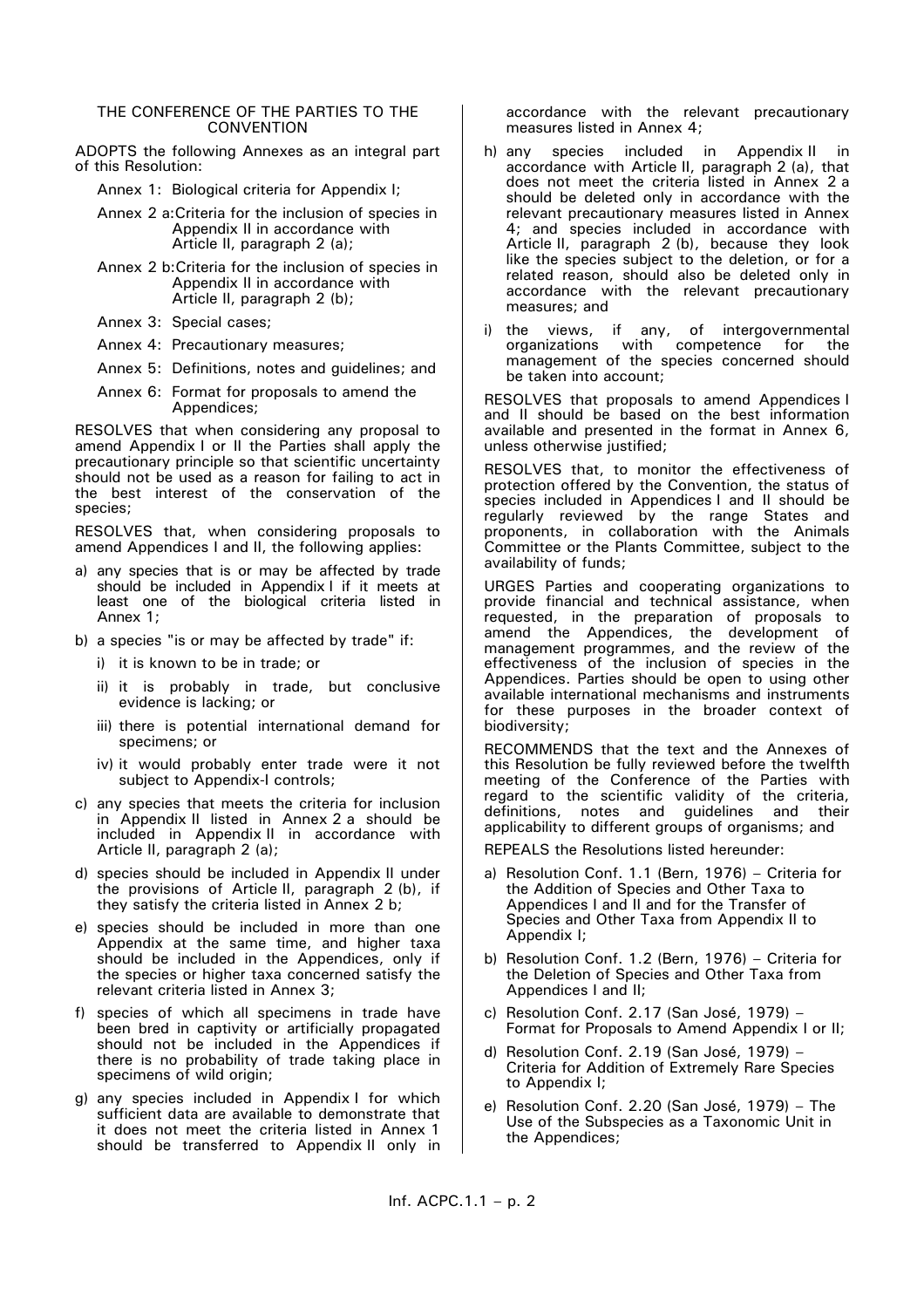- f) Resolution Conf. 2.21 (San José, 1979) Species Thought to Be Extinct;
- g) Resolution Conf. 2.22 (San José, 1979) Trade in Feral Species;
- h) Resolution Conf. 2.23 (San José, 1979) Special Criteria for the Deletion of Species and Other Taxa Included in Appendix I or II without Application of the Bern Criteria for Addition;
- i) Resolution Conf. 3.20 (New Delhi, 1981) Ten-year Review of the Appendices;
- j) Resolution Conf. 4.26 (Gaborone, 1983) Ten-year Review of the Appendices;
- k) Resolution Conf. 7.14 (Lausanne, 1989) Special Criteria for the Transfer of Taxa from Appendix I to Appendix II; and
- l) Resolution Conf. 8.20 (Kyoto, 1992) Development of New Criteria for Amendment of the Appendices.

# **Annex 1**

Biological criteria for Appendix I The following criteria must be read in conjunction with the definitions, notes and guidelines listed in Annex 5. A species is considered to be threatened with extinction if it meets, or is likely to meet, at least one of the following criteria. A. The wild population is small, and is characterized by at least one of the following: i) an observed, inferred or projected decline in the number of individuals or the area and quality of habitat; or ii) each sub-population being very small; or iii) a majority of individuals, during one or more life-history phases, being concentrated in one sub-population; or iv) large short-term fluctuations in the number of individuals; or v) a high vulnerability due to the species' biology or behaviour (including migration). B. The wild population has a restricted area of distribution and is characterized by at least one of the following: i) fragmentation or occurrence at very few locations; or ii) large fluctuations in the area of distribution or the number of sub-populations; or iii) a high vulnerability due to the species' biology or behaviour (including migration); or iv) an observed, inferred or projected decrease in any one of the following: the area of distribution; or – the number of sub-populations; or – the number of individuals; or – the area or quality of habitat; or – reproductive potential. C. A decline in the number of individuals in the wild, which has been either: observed as ongoing or as having occurred in the past (but with a potential to resume); or ii) inferred or projected on the basis of any one of the following: – a decrease in area or quality of habitat; or – levels or patterns of exploitation; or threats from extrinsic factors such as the effects of pathogens. competitors. of pathogens, parasites, predators, hybridization, introduced species and the effects of toxins and pollutants; or decreasing reproductive potential. D. The status of the species is such that if the species is not included in Appendix I, it is likely to satisfy one or more of the above criteria within a period of five years. **Annex 2 a** Criteria for the inclusion of species in Appendix II in accordance with Article II, paragraph 2 (a) B. It is known, inferred or projected that the

The following criteria must be read in conjunction with the definitions, notes and guidelines listed in Annex 5.

A species should be included in Appendix II when either of the following criteria is met.

- A. It is known, inferred or projected that unless trade in the species is subject to strict regulation, it will meet at least one of the criteria listed in Annex 1 in the near future.
- harvesting of specimens from the wild for international trade has, or may have, a detrimental impact on the species by either:
	- i) exceeding, over an extended period, the level that can be continued in perpetuity; or
	- ii) reducing it to a population level at which its survival would be threatened by other influences.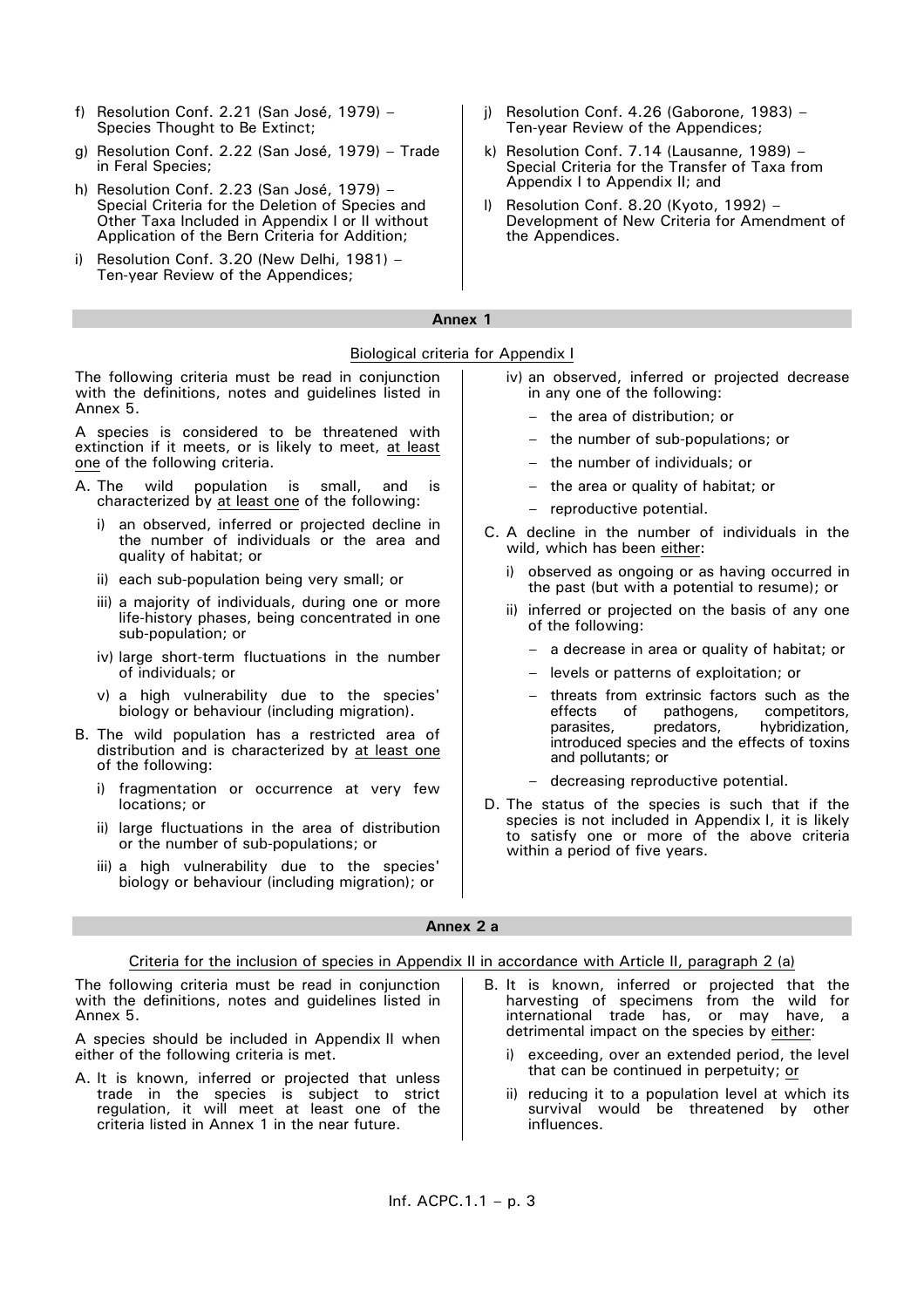### Criteria for the inclusion of species in Appendix II in accordance with Article II, paragraph 2 (b)

Species should be included in Appendix II in accordance with Article II, paragraph 2 (b), if they satisfy one of the following criteria.

- A. The specimens resemble specimens of a species included in Appendix II under the provisions of Article II, paragraph 2 (a), or in Appendix I, such that a non-expert, with reasonable effort, is unlikely to be able to distinguish between them.
- B. The species is a member of a taxon of which most of the species are included in Appendix II under the provisions of Article II, paragraph 2 (a), or in Appendix I, and the remaining species must be included to bring trade in specimens of the others under effective control.

# **Annex 3**

#### Special cases

# Split-listing

Listing of a species in more than one Appendix should be avoided in general in view of the enforcement problems it creates. When split-listing does occur, this should generally be on the basis of national or continental populations, rather than subspecies. Split-listings that place some populations of a species in the Appendices, and the rest outside the Appendices, should normally not be permitted.

For species outside the jurisdiction of any State, listing in the Appendices should use the terms used in other relevant international agreements, if any, to define the population. If no such international agreement exists, then the Appendices should define the population by region or by geographic coordinates.

Taxonomic names below the species level should not be used in the Appendices unless the taxon in question is highly distinctive and the use of the name would not give rise to enforcement problems.

## Higher taxa

If all species of a higher taxon are included in Appendix I or II, they should be included under the name of the higher taxon. If some species in a higher taxon are included in Appendix I or II and all the rest in the other Appendix, the latter species should be included under the name of the higher taxon, with an appropriate annotation.

#### **Annex 4**

#### Precautionary measures

- A. When considering proposals to amend the Appendices, the Parties shall, in the case of uncertainty, either as regards the status of a species or as regards the impact of trade on the conservation of a species, act in the best interest of the conservation of the species.
- B. 1. No species listed in Appendix I shall be removed from the Appendices unless it has been first transferred to Appendix II, with monitoring of any impact of trade on the species for at least two intervals between meetings of the Conference of the Parties.
	- 2. Species included in Appendix I should only be considered for transfer to Appendix II if they do not satisfy the relevant criteria in Annex 1. Even if such species do not satisfy the relevant criteria in Annex 1, they should be retained in Appendix I unless they satisfy one of the following criteria:
		- a) the species is not in demand for international trade, nor is its transfer to Appendix II likely to stimulate trade in, or cause enforcement problems for, any other species included in Appendix I; or
		- b) the species is likely to be in demand for trade, but its management is such that

the Conference of the Parties is satisfied with:

- i) implementation by the range States of the requirements of the Convention, in particular Article IV; and
- ii) appropriate enforcement controls and compliance with the requirements of the Convention; or
- c) an integral part of the amendment proposal is an export quota approved by the Conference of the Parties, based on management measures described in the supporting statement of the amendment<br>proposal, provided that effective provided enforcement controls are in place; or
- d) an integral part of the amendment proposal is an export quota approved by the Conference of the Parties for a specified period of time, based on management measures described in the supporting statement of the amendment<br>proposal, provided that effective provided enforcement controls are in place; or
- e) a ranching proposal is submitted consistent with the applicable Resolutions of the Conference of the Parties and is approved.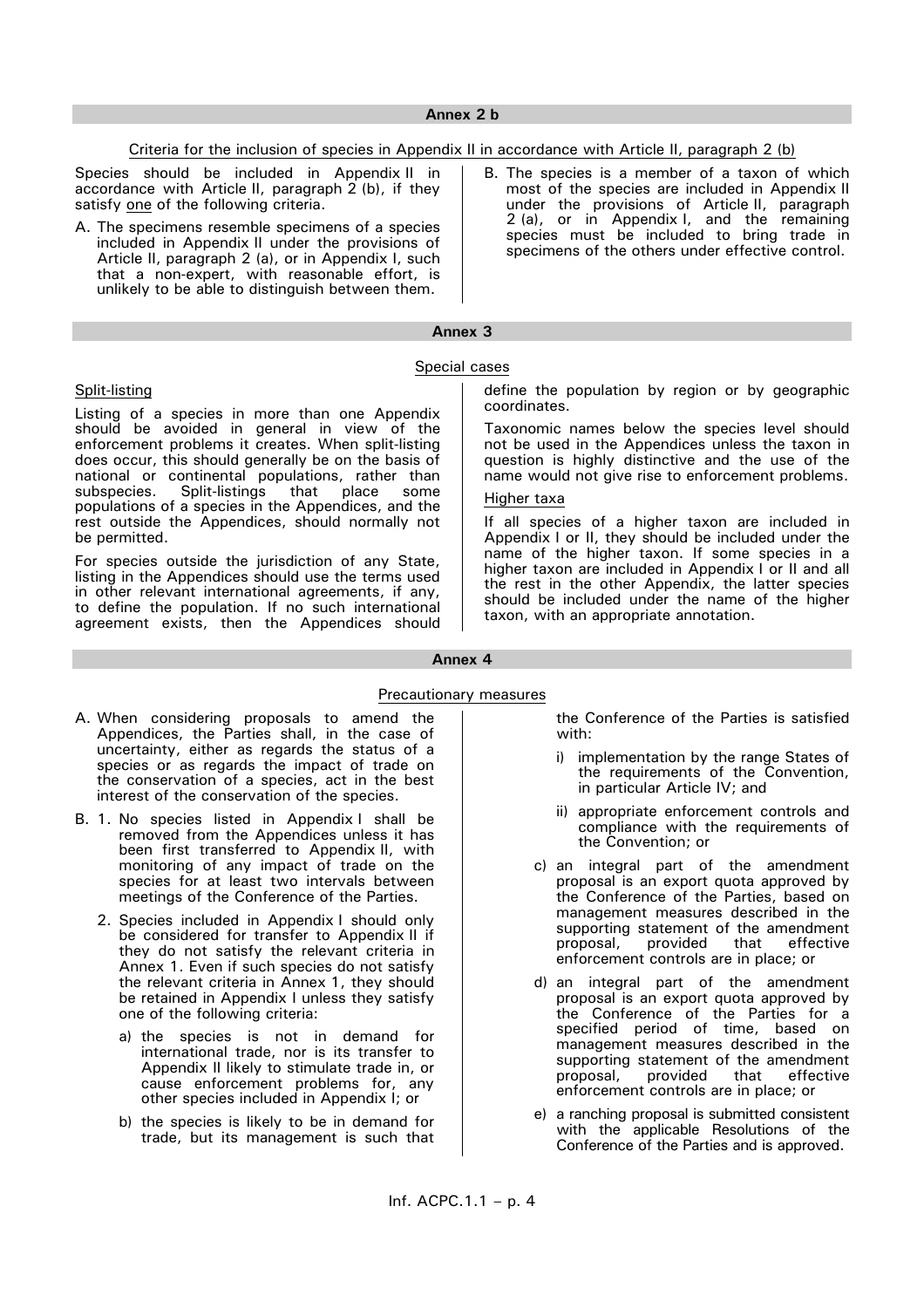- 3. No proposal for transfer of a species from Appendix I to Appendix II with an export quota shall be considered from a Party that has entered a reservation for the species in question, unless that Party agrees to remove the reservation within 90 days of the adoption of the amendment.
- 4. No species should be deleted from Appendix II if such deletion would be likely to result in it qualifying for inclusion in the Appendices in the near future.
- C. The following review procedures shall apply when a species is transferred to Appendix II pursuant to paragraphs B 2 c) and B 2 d) above.
	- 1. Where the Plants Committee, the Animals Committee or a Party becomes aware of problems in compliance with the management measures and export quotas of another Party, the Secretariat shall be informed and, if the Secretariat fails to resolve the matter satisfactorily, it shall inform the Standing Committee which may, after consultation with the Party concerned, recommend to all Parties that they suspend trade with that Party in specimens of CITES-

listed species, and/or request the Depositary Government to prepare a proposal to transfer the population back to Appendix I.

- 2. If, on review of a quota and its supporting management measures, the Animals or Plants Committee encounters any problems with compliance or potential detriment to a species, the relevant Committee shall request the Depositary Government to prepare a proposal for appropriate remedial action.
- D. If the proponent Party wishes to renew, amend or delete a quota established pursuant to paragraph B 2 d) above, it shall submit an appropriate proposal for consideration at the next meeting of the Conference of the Parties. In anticipation of there being no such proposal submitted, the Depositary Government shall submit a proposal for consideration at the next meeting of the Conference of the Parties to impose a zero quota.
- E. Species that are regarded as possibly extinct should not be deleted from Appendix I if they may be affected by trade in the event of their rediscovery; these species should be annotated in the Appendices as 'p.e.' (i.e. possibly extinct).

### **Annex 5**

# Definitions, notes and guidelines

# Area of distribution

Area of distribution is defined as the area<br>contained within the shortest continuous shortest continuous imaginary boundary which can be drawn to encompass all the known, inferred or projected sites of occurrence, excluding cases of vagrancy (though inferring and projecting area of occurrence should be undertaken carefully, and in a precautionary manner). The area within the imaginary boundary should, however, exclude significant areas where the species does not occur, and so in defining area of distribution, account should be taken of discontinuities or disjunctions in the spatial distribution of species. For migratory species, the area of distribution is the smallest area essential at any stage for the survival of that species (e.g. colonial nesting sites, feeding sites, etc.). For some species in trade where data exist to make an estimate, a figure of less than 10,000  $km^2$  has been found to be an appropriate guideline (not a threshold) of what constitutes a restricted area of distribution. However, this figure is presented only as an example, since it is impossible to give numerical values that are applicable to all taxa. There will be many cases where this numerical guideline does not apply.

# Decline

A decline is a reduction in the number of individuals, or a decrease of the area of distribution, the causes of which are either not known or not adequately controlled. It need not necessarily still be continuing. Natural fluctuations will not normally count as part of a decline, but an observed decline should not be considered part of a natural fluctuation unless there is evidence for this. A decline that is the result of a harvesting programme that reduces the population to a planned level, not detrimental to the survival of the species, is not covered by the term 'decline'.

For some species in trade where data exist to make an estimate, a decrease of 50% or more in total within 5 years or two generations, whichever is the longer, has been found to be an appropriate guideline (not a threshold) of what constitutes a decline. A guideline (not a threshold) of what constitutes a decline in a small wild population could be 20% or more in total within ten years or three generations, whichever is the longer. However, both these figures are presented only as examples, since it is impossible to give numerical values that are applicable to all taxa. There will be many cases where these numerical guidelines do not apply.

### Extended period

The meaning of the term extended period will vary according to the biological characteristics of the species. Selection of the period will depend upon the observed pattern of natural fluctuations in the abundance of the species and on whether the number of specimens removed from the wild is consistent with a sustainable harvesting programme that is based on these natural fluctuations.

#### Fragmentation

Fragmentation refers to the case where most individuals within a taxon are found in small and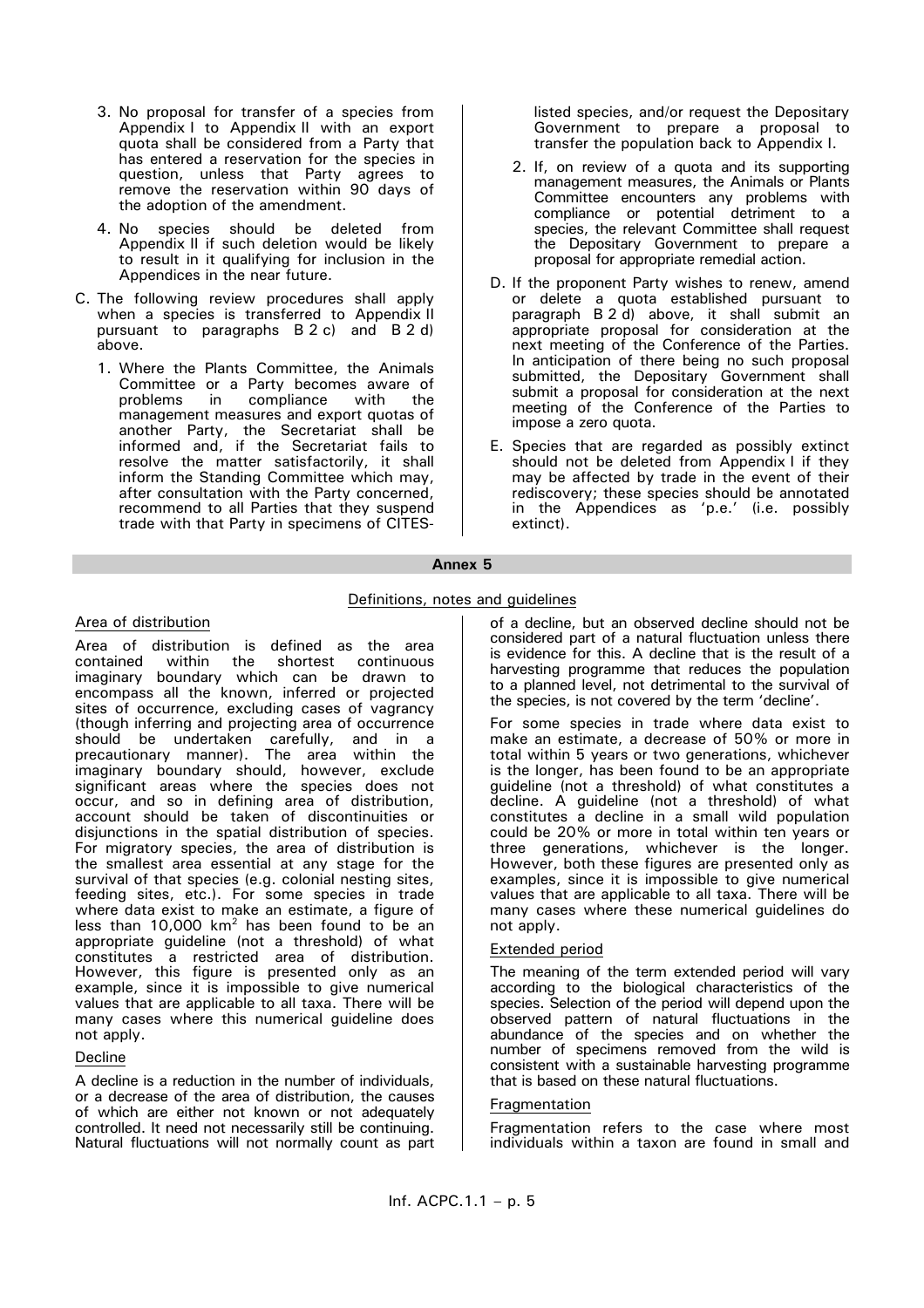relatively isolated sub-populations, which increases the probability that these small subpopulations will become extinct and the opportunities for re-establishment are limited. For some species in trade where data exist to make an estimate, an area of distribution of 500  $km^2$  or less for each sub-population has been found to be an appropriate guideline (not a threshold) of what constitutes fragmentation. However, this figure is presented only as an example, since it is impossible to give numerical values that are applicable to all taxa. There will be many cases where this numerical guideline does not apply.

## Generation

Generation is measured as the average age of parents in the population; except in the case of species that breed only once a lifetime, this will always be longer than the age at maturity.

## Large fluctuations

Large fluctuations occur in a number of species where the population size or area of distribution varies widely, rapidly and frequently, with a variation greater than one order of magnitude. For some species in trade where data exist to make an estimate, a figure of two years or less has been found to be an appropriate guideline (not a threshold) of what constitutes a short-term fluctuation. However, this figure is presented only as an example, since it is impossible to give numerical values that are applicable to all taxa. There will be many cases where this numerical guideline does not apply.

## Population

Proposal Format.

Population is measured as the total number of individuals of the species (as defined in Article I of the Convention). In the case of species biologically dependent on other species for all or part of their life cycles, biologically appropriate values for the host species should be chosen. For some species in trade where data exist to make an estimate, a figure of less than 5,000 individuals has been found to be an appropriate guideline (not a

The following provides information and instructions for the submission of a proposal to amend the Appendices and the appropriate supporting statement. Proponents should be guided by the need to provide to the Conference of the Parties sufficient information, of sufficient quality and in sufficient detail (to the extent available), to allow the Conference to judge the proposal against the criteria established for the proposed action. This means that the relevant published and unpublished sources of information should be used, but acknowledges that for some species the amount of scientific information will be limited. Furthermore, this means that it may not be possible to address all elements of the

threshold) of what constitutes a small wild population. However, this figure is presented only as an example, since it is impossible to give numerical values that are applicable to all taxa. There will be many cases where this numerical guideline does not apply.

# Possibly extinct

A species is presumed extinct when exhaustive surveys in known and/or suspected habitat, and at appropriate times (diurnal, seasonal, annual), throughout its historic range have failed to record an individual. Before a species can be declared possibly extinct, surveys should take place over a time frame appropriate to the species' life cycle and life form.

#### Sub-populations

Sub-populations are defined as geographically or otherwise distinct groups in the population between which there is little exchange. For some species in trade where data exist to make an estimate, a figure of less than 500 individuals has been found to be an appropriate guideline (not a threshold) of what constitutes a very small sub-population. However, this figure is presented only as an example, since it is impossible to give numerical values that are applicable to all taxa. There will be many cases where this numerical guideline does not apply.

#### Threatened with extinction

Threatened with extinction is defined by Annex 1. The vulnerability of a species to threats of extinction depends on its population extinction depends on its population demographics, biological characteristics, such as body size, trophic level, life cycle, breeding structure or social structure requirements for successful reproduction, and vulnerability due to aggregating habits, natural fluctuations in population size (dimensions of time and magnitude), residency/migratory patterns. This makes it impossible to give numerical values for population size or area of distribution that are applicable to all taxa.

#### **Annex 6**

# Format for proposals to amend the Appendices

A. Proposal

The proponent should indicate the intent of the specific action being proposed and the relevant criteria against which the proposal is to be judged.

- Inclusion in Appendix I
- Inclusion in Appendix II
	- in accordance with Article II 2(a)
	- in accordance with Article II 2(b)
		- for reasons of look-alike problems (in this case, the name of the similar species already included in the Appendices should be given in section C 7. Additional Remarks)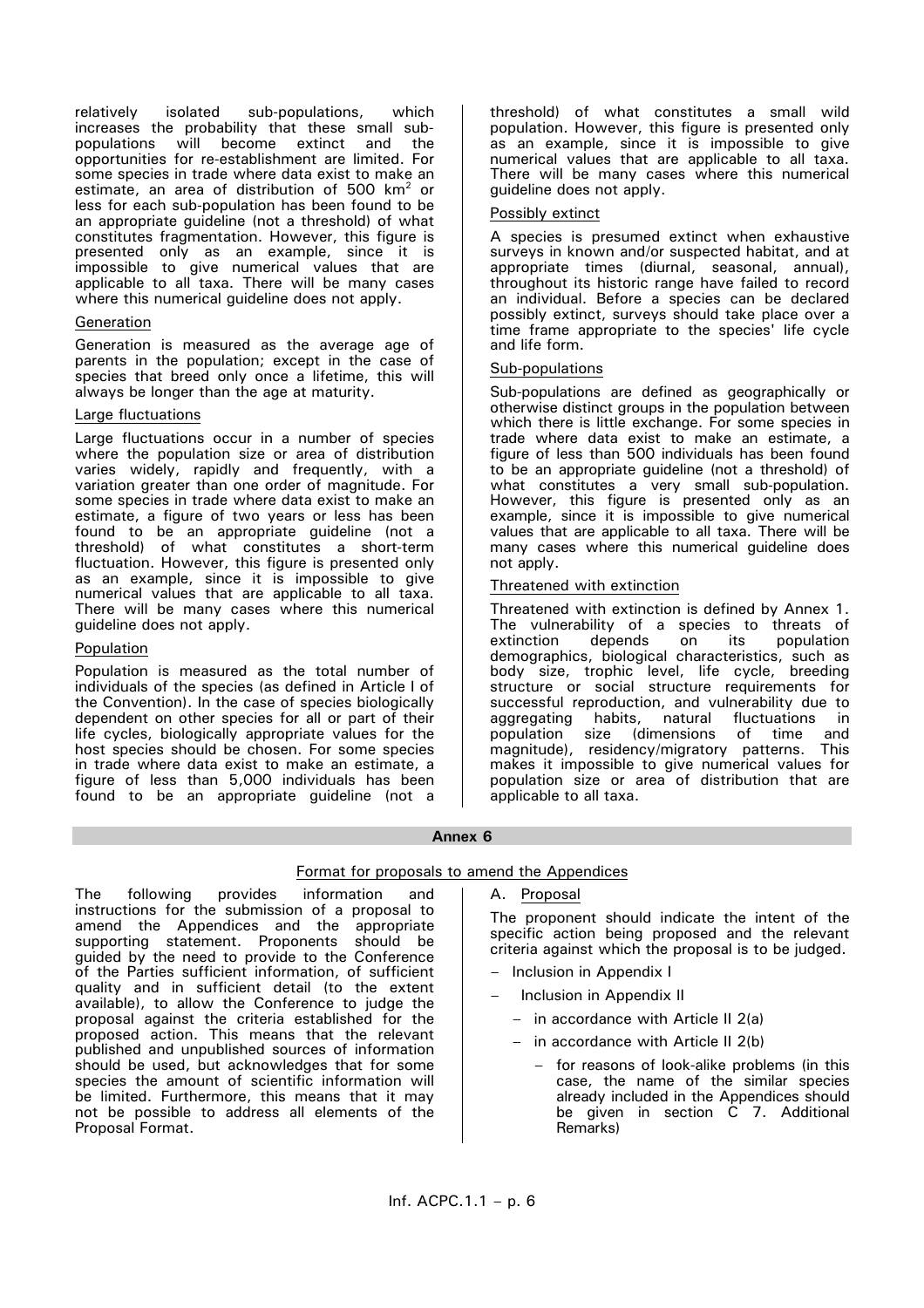- for other reasons (such as those referred to in Annex 3 to this Resolution)
- Transfer from Appendix I to Appendix II in accordance with a precautionary measure specified in Annex 4 to this Resolution
- Deletion from Appendix II
- Other action (provide explanation)
- B. Proponent

The proponent may only be a Party to the Convention, in accordance with Article XV of the Convention.

- C. Supporting statement
- 1. Taxonomy

The proponent should provide sufficient information to allow the Conference of the Parties to identify clearly the taxon that is the subject of the proposal.

- 1.1 Class
- 1.2 Order
- 1.3 Family
- 1.4 Genus, species or subspecies, including author and year

If the species concerned is included in one of the standard lists of names or taxonomic references adopted by the Conference of the Parties, the name provided by that reference should be entered here. If the species concerned is not included in one of the adopted standard references, the proponent should provide references as to the source of the name used.

- 1.5 Scientific synonyms
- 1.6 Common names

The proponent should provide information on other scientific names or synonyms under which the species concerned may be known currently, especially if these names are used in the trade in the species.

1.7 Code numbers

If the species concerned is already included in the Appendices, refer to the code numbers in the CITES Identification Manual.

2. Biological parameters

The information required in this section is a summary of the principal results of surveys, literature searches, and other studies. The references used must be listed in section 8. of the proposal. It is understood that the quality of information available will vary a lot. But these instructions indicate the type of information that is required.

2.1 Distribution

Give an estimate of the current range of the species, and specify the references used. Specify the types of habitats occupied and, if possible, the extent of each habitat type over the range of the species. If possible, provide information to indicate whether or not the distribution of the species is continuous and, if it is not, indicate to what degree it is fragmented.

2.2 Habitat availability

Give information on the nature, rate and extent of habitat loss and/or degradation, if possible with information from at least three points in time, and give the basis for future projections.

2.3 Population status

Give an estimate of the total population or number of individuals with: i) date and nature of census; and ii) justification for any inferences made about total population size and/or number of individuals. Give the number of sub-populations, where possible their estimated size, and the date and method of census. Give an estimate of, or information on, the size of the population in captivity.

2.4 Population trends

Basic, quantitative and referenced information should be provided on whether the population of the species is increasing, stable or declining. The period over which the trend, if any, has been measured should be indicated. If the species naturally undergoes marked fluctuations in population size, information should be provided to demonstrate that the trend transcends natural fluctuations. If generation-time has been used in estimating the trend, state how the generation-time has been estimated.

2.5 Geographic trends

Give data on the nature, rate and extent of decrease in range area or number of subpopulations, if possible with information from at least three points in time. Give data on the degree and periodicity of fluctuations in range area or number of sub-populations, if possible with information from at least three points in time.

2.6 Role of the species in its ecosystem

Give information about the specific relationship that exists between this species and others living in the same ecosystem. Indicate the possible consequences of depletion of the population of the species proposed for listing, for those depending on or associated with it.

2.7 Threats

Specify the nature, intensity and extent of threats (e.g. habitat loss and/or degradation; exploitation; effects of introduced species, competitors, pathogens, parasites, predators, hybridization and the effects of toxins and pollutants; etc), if possible with information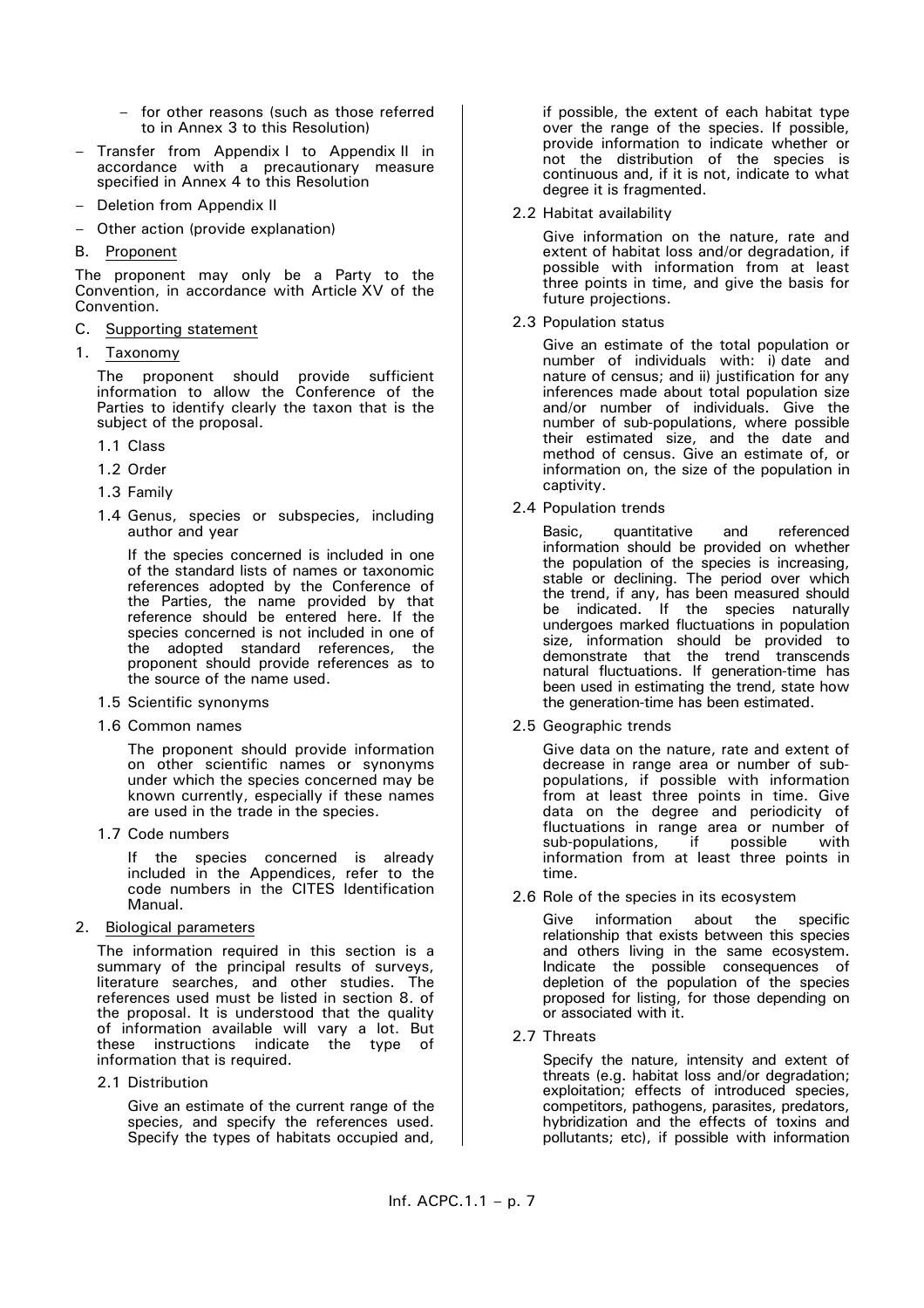from at least three points in time, and give the basis for future projections.

# 3. Utilization and trade

3.1 National utilization

Give data on the level of exploitation, indicating trends if possible. Specify the purposes of exploitation. Provide details of harvest methods. Assess the importance of the offtake and the relationship between national and international trade.

Provide details of any stockpiles known to exist, and the measures that might be taken to dispose of them.

Where applicable, provide details of commercial captive-breeding or artificial propagation operations for the species in question, including the size of captive stock and the production, and the extent to which these operations are either contributing to a conservation programme or meeting a demand that would otherwise be met by specimens from the wild.

3.2 Legal international trade

Quantify the level of international trade, identifying the source of statistics used (e.g. Customs statistics, CITES annual report data, FAO data, industry reports, etc.). Provide justification for inferences made about trade levels. Provide information about the nature of the trade (e.g. primarily for<br>commercial purposes, primarily live commercial purposes, primarily live specimens, primarily parts and derivatives, primarily of captive-bred or artificially propagated specimens, etc.) and about how the proposed amendment is expected to affect the nature of the trade.

3.3 Illegal trade

To the extent possible, quantify the level of illegal trade, including national and international trade, and provide details of the nature of this trade. Assess the relative importance of this trade as it relates to legal offtake for national use or legal international trade. Provide information on how the proposed amendment is expected to affect the nature of the trade.

3.4 Actual or potential trade impacts

Comment on the actual or potential trade impacts of the proposed amendment on the species in question, and on the reason for believing that trade might become a threat to the survival of the species in question, or on whether trade may be beneficial to the survival of the species in question. Where applicable, include information on the actual or potential ecological impacts of the change in trade controls.

3.5 Captive breeding or artificial propagation for commercial purposes (outside country of origin)

To the extent possible, provide information on the extent of captive breeding or artificial propagation outside the country or countries of origin.

- 4. Conservation and management
	- 4.1 Legal status
		- 4.1.1 National

Provide details of legislation relating to the conservation of the species, including its habitat, either specifically (such as endangered species legislation) or generally (such<br>as legislation on wildlife and legislation on wildlife accompanying regulations). Indicate the nature of legal protection (i.e. is the species totally protected, or whether harvesting is regulated or controlled). Provide an assessment of the effectiveness of this legislation in ensuring the protection and/or wise management of the species.

Provide similar information relating to legislation governing the management of trade in the species in question.<br>Provide an assessment of the Provide an assessment effectiveness of this legislation in controlling illegal trade in the species.

4.1.2 International

In preparing proposals to amend the Appendices, consult in advance with<br>the relevant competent competent intergovernmental organizations responsible for the conservation and management of the species, and take their views fully into account.

Provide details of international instruments relating to the species in question, including the nature of the protection afforded by such instruments. Provide an assessment of the effectiveness of these instruments in ensuring the protection and/or wise management of the species.

Provide similar information relating to international instruments relating to the management of trade in the species in question. Provide an assessment of the effectiveness of these instruments in controlling illegal trade in the species.